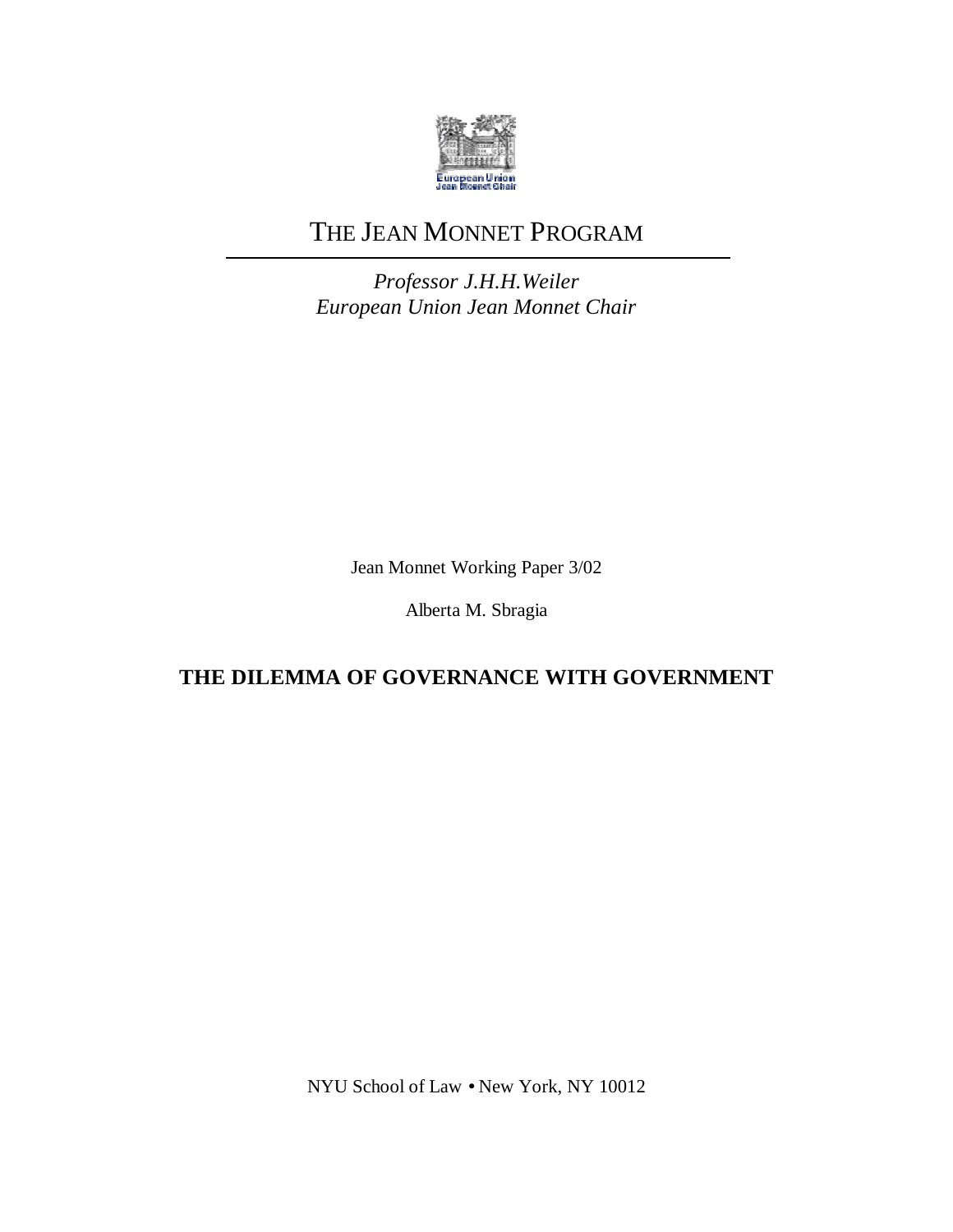All rights reserved. No part of this paper may be reproduced in any form Without permission of the author.

> © Alberta M. Sbragia 2002 New York University School of Law New York, NY 10012 USA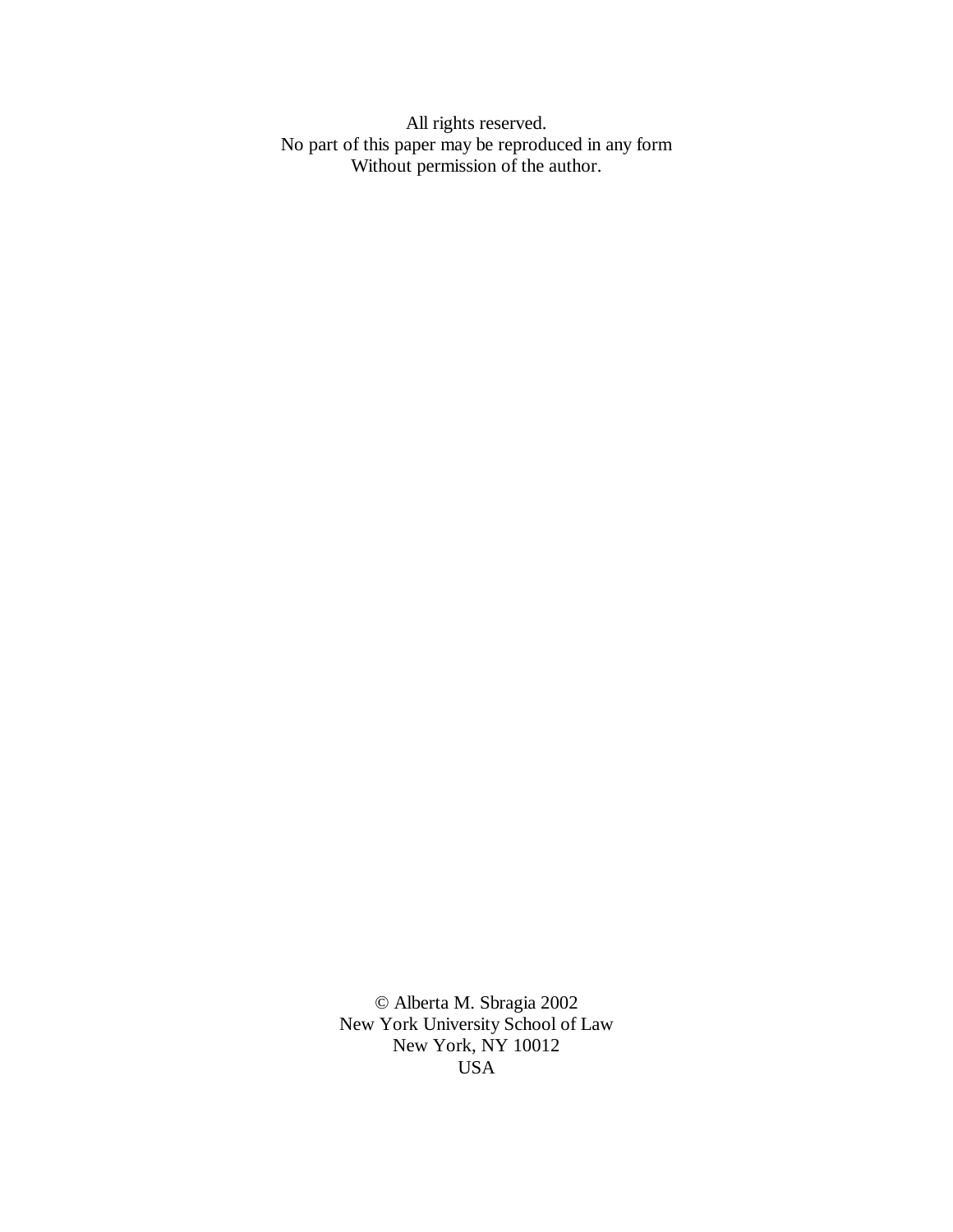### **THE DILEMMA OF GOVERNANCE WITH GOVERNMENT**

Alberta M. Sbragia Director The European Union Center Center for West European Studies UCIS Research Professor of Political Science University of Pittsburgh 4E Wesley W. Posvar Hall Pittsburgh, PA 15260 Telephone: (412) 648-7405 Fax: (412) 648-2199 E-mail: Sbragia@ucis.pitt.edu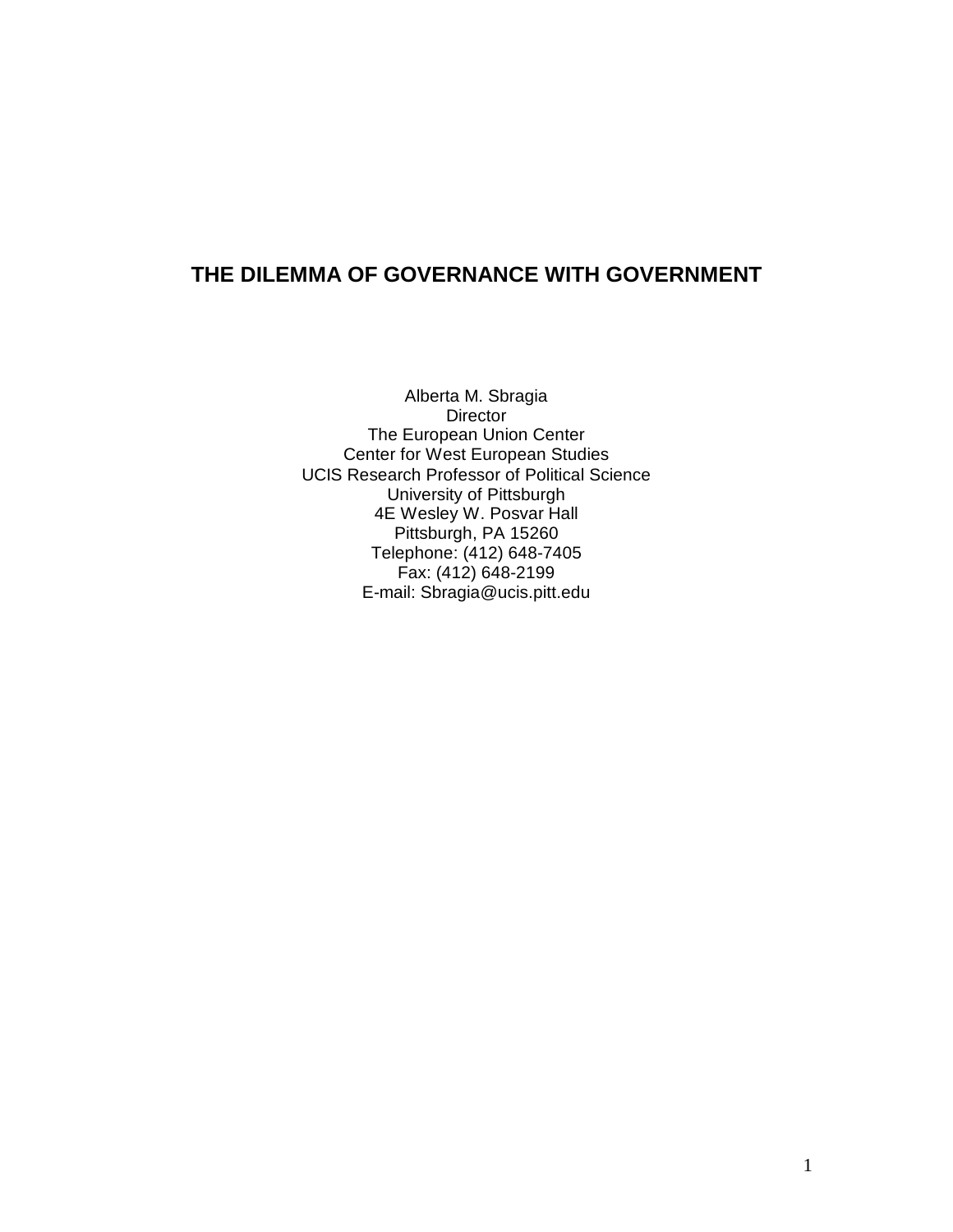"European Governance: A White Paper" represents a major attempt at "institutional self-reflection." . This paper examines the implications of the co-existence of "governance" at the EU level with "government" at the national level. <sup>1</sup> It then advances two arguments about the basic assumptions which underlie the White Paper. The first has to do with the assessment made by the Commission of the basic state of integration, its acceptance across the member-states, and the implications of national diversity for thinking about governance. The second addresses the issue of whether the Commission has understood the possible implications of its desire to reach out to associations of regional and local governments and various actors within civil society in a "reinforced culture of consultation and dialogue". (p. 16) It concludes by arguing that the lack of "government" at the EU level needs to be taken very seriously by the Commission as it examines its future role in a Europe in which national capitals and national diversity are going to influence what "governance" can actually accomplish .

#### **THE COMMISSION IN CONTEXT**: **GOVERNMENT VS. GOVERNANCE**

The authors of the White Paper have clearly consulted with the academy, and many of the reflections and recommendations clearly show the imprint of various debates about governance in the field of political and administrative science. In fact, the White Paper combines various definitions of "governance" which have been developed in the scholarly literature. (Cram 2001; Pierre 2000) However, most of the literature and debates about governance are based on certain core premises, none of which apply to the European Union. Those basic assumptions include 1) the existence of an elected central government with legitimate constitutional power recognized by both subordinate governments within its territory and the international system of which it forms part 2) the incorporation of society through regular elections as well as a range of other mechanisms (political parties, interest groups, corporatist structures, etc.) which vary widely across national states 3) the existence of a national identity which may be contested by several smaller groups within the nation state but which is nonetheless accepted by the majority

The Commission, for its part, was created precisely because none of the characteristics mentioned above existed at the European level –and they still do not exist. If the EU had an elected government, the Commission as we know it would not exist. The Commission is an organization which was created and is supported precisely because 1) the EU has no elected government as traditionally defined and no indication that the citizens of Europe would accept such a government 2) the EU needs to manage "unequal state power" as well as administer a complex program of economic liberalization (Hurrell and Menon 1996: 392) and 3) the commitment to integration was "locked in" and given credibility by the creation of the Commission and its power to monopolize the proposal of legislation.

The term "governance" in the political science literature has numerous meanings (see, for example, Kohler-Koch and Eising 1999; Peters 2000; Rhodes 2000 ) The title of this paper refers to the very influential article on governance written by Rhodes (1996) The White Paper defines 'governance as "rules, processes and behaviour that affect the way in which powers are exercised at European level" (p.8), and I use the term in the same way.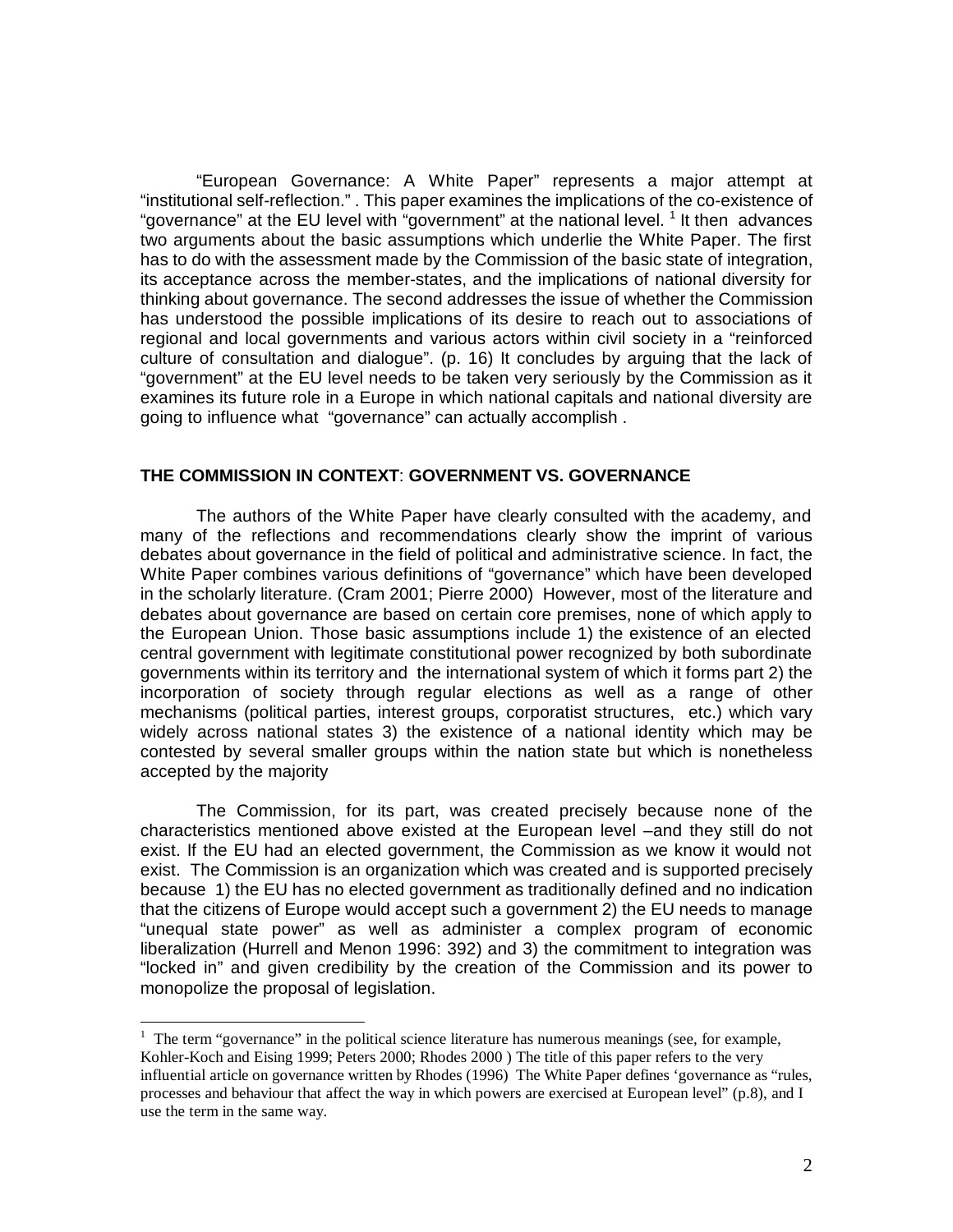The Commission is unique–it is not found either in national systems, other regional arrangements, or in the international system. Neither NAFTA nor Mercosur, for example, have any institution resembling the Commission. It is a novel institution, even more novel than the European Parliament. As a transnational legislature with real power, the Parliament is also unique but it is clearly based on the model of national legislatures. (Sbragia 2003). The Commission, for its part, is not derivative of any other institution.

 The Commission gives the European Union administrative capacity without, however, being constituted as a traditional executive headed by an elected government. Giandomenico Majone argues that the institutional arrangements within the EU hearken back to "the mixed polities of the pre-modern era" rather than to contemporary parliamentary or separation of powers systems. Majone concludes that

One of [the EU's} characteristic features is the impossibility of mapping functions onto specific institutions. Thus the EC has no legislature but a legislative process in which the Council, the Parliament, and the Commission have different parts to play. Similarly, there is no identifiable executive since executive powers are exercised for some purposes by the Council acting on a Commission proposal, for other purposes by the Commission, and overwhelmingly by the Member States in implementing European policies on the ground (Majone, forthcoming).

The Commission can be seen as a key member of the "core executive" of the European Union. Following Rhodes' definition, the core executive "is the heart of the [government] machine" and includes institutions and actors which coordinate policy and handle conflict about policy within the administration. (Rhodes 1995:12) Top civil servants are often key members of the core executive. However, the core executive in a traditional state is concerned with the policy-making which is directed by elected officials (the prime minister, the Cabinet, ministers).The Commission, for its part, is operating without the government— the prime minister, cabinet--which gives meaning to the core executive in a traditional governmental structure with a public administration as traditionally understood.

The Commission does, however, set the legislative agenda because only it can propose legislation. It is that combination of administrative capacity and administrative power, on the one hand, and the lack of a constituted government which traditionally gives political direction to the administration, on the other, which makes the Commission so distinctive. The Commission certainly gives some direction through its monopoly of legislative proposals, but while the elected executive of a traditional state is able to mobilize the political resources necessary to ensure adoption many if not all of its legislative proposals, the Commission is not similarly endowed.. One need only compare the legislative histories of national legislation in any of the parliamentary systems which make up the EU (or even in the separation of powers system in the US) to realize what a difference a strong elected executive makes in the actual adoption of legislation. Administrative and legal rather than political resources are the major weapons in the Commission's arsenal. Page argues that "while Commissioners certainly have the skills and the ability to give leadership through bureaucratic entrepreneurship, they lack the direct electoral mandate that enables them to mobilize political authority." (Page 1995:277-8)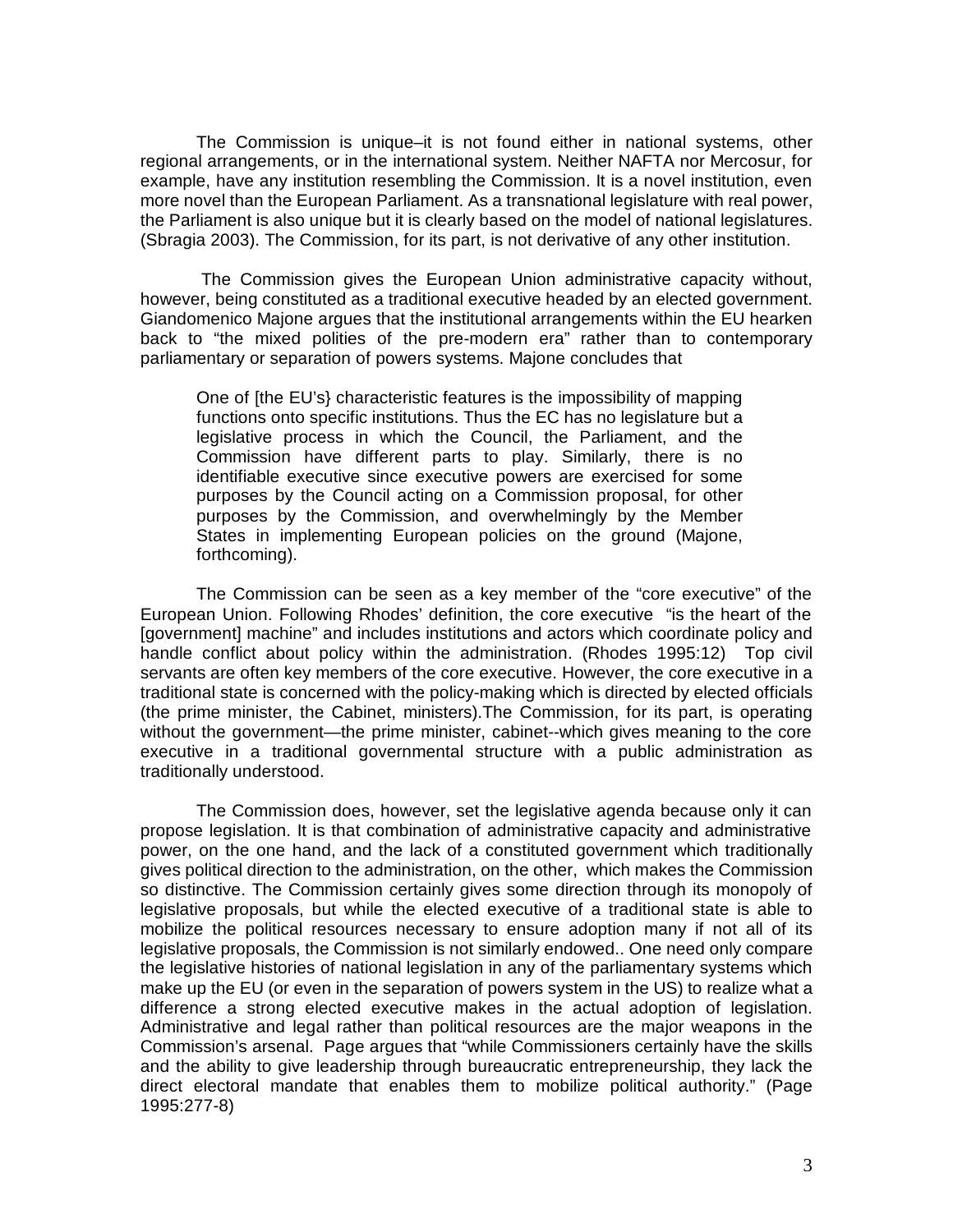While the Commission plays a critical role in policy formulation and initiation, it does not play the same role as a national executive in ensuring the adoption of the proposed legislation. The lack of a clearly identifiable elected government at the EU level means the Commission is more powerful than a traditional civil service, less powerful than an elected executive, and also more exposed to political attack from both national governments and the public than are public administrations in traditional states.

The Commission thus wields a comparatively high degree of power— and an unusual degree of visibility-- without having either legitimated by the usual democratic processes. Neither can it draw on the resource of "European" identity. A traditional civil service is not directly linked to democratic mechanisms either, but the political direction which informs its strategic policy activities does come from an elected government which in many ways draws on national identity as a political resource. The White Paper makes it clear that the Commission, sensitive to the charge that the EU is aloof from the citizen, wants to institutionalize closer links with actors outside of the world of EU institutions such as associations of regional governments, churches, and trade unions in order to strengthen its democratic credentials. By increasing participation and accountability, it is hoping to legitimate its very unusual degree of power while still operating within the institutional framework of the EU a framework in which a proper government is absent.

Yet the Commission does not view itself as a bureaucracy in the sense that students of public administration think of bureaucracy. Traditional bureaucracies do not play the "steering" role which the Commission plays (Sbragia 2000). The fact that it is not led by an elected government gives the Commission more independence (and of course makes it more vulnerable than traditional bureaucracies.) The White Paper makes it clear that while its independence and position in the EU's policy-making system is of key importance to the Commission, its more traditional civil service function does not have that kind of priority. The Commission finds its dual role of "coxswain" and "civil service" difficult to reconcile. (Sbragia 2000) That difficulty is clear in the issues raised by the White Paper.

The White Paper clearly speaks to how the Commission can be more inclusive in its "policy shaping" role. The Paper's insistence on the Community Method privileges the Commission's role as a policy initiator. However, It has very little to say about how the Commission can improve its work as a civil service or to use Brigid Laffan's term as a "policy manager." (Laffan 1997) Governance is conceptualized as having a great deal to do with participation and consultation but nothing to do with how the Commission actually treats those citizens who apply for grants, compete for contracts, or are designated to spend Commission money. Although studies of civil society organizations have pointed out the difficulty that citizens working at the grass roots level experience in dealing with the Commission's budgetary and administrative procedures, the Paper is silent on reforms which would make the Commission less intractably bureaucratic. Not one of the five principles which the Paper argues "is important for establishing more democratic governance" has to do with making the Commission a better administrator.

Nothing, for example, is said about making it easier for the ordinary women's organization or environmental organization or activists concerned with social exclusion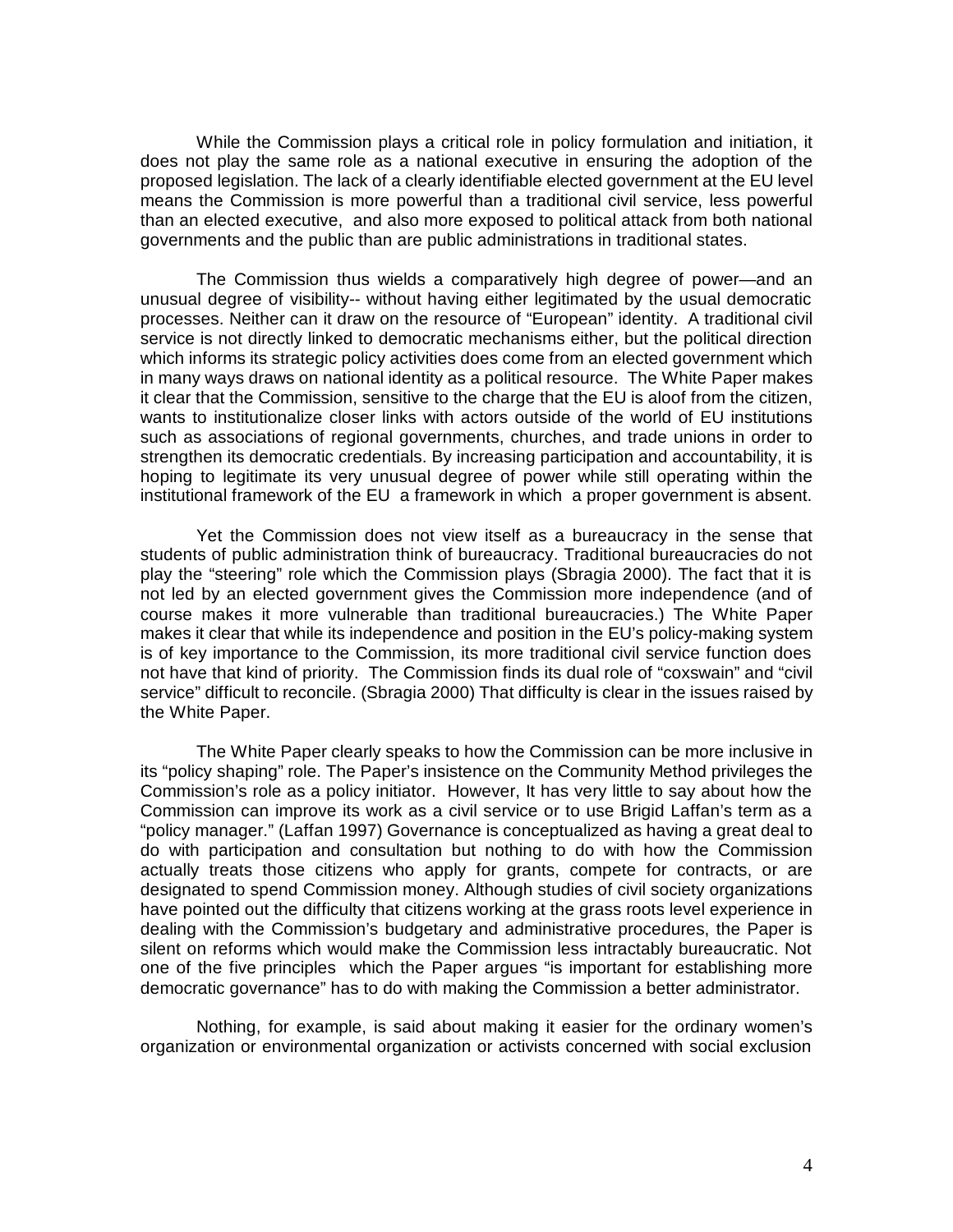to work with the Commission. Laura Cram, after studying women's <sup>2</sup>groups in Ireland, the UK and Greece concludes that

the much criticized practice of project-based funding leads to discontinuities and dissatisfaction with the system. This, combined with the complexity of application and budgetary procedures, undermines the Commission's position in a number of respects. Most importantly, however, rather than focusing on 'inclusion' and 'participation' at an abstract level as goods in themselves, the Commission would achieve greater results by simply ensuring that it provides an important service and performs its given functions efficiently. In this sense, 'good governance' is less about the participation of others and more about the effective functioning of existing structures". (Cram 2001: 614).

While many of the member-states are equally bureaucratic, the fact that the Commission is "foreign" to everyone in all the member-states makes its administrative complexity far more striking and frustrating. Complexity, bureaucratic red tape, and the minutiae of regulations are interpreted differently when confronted within a national context than when found in Brussels. First, many groups initially view Brussels as a way to find more efficiency, more resources, and more support than they can find at home. When they expect little at home but more in Brussels and fail to find Brussels any more welcoming than their national capital, the disappointment at Brussels is keen. Secondly, the fact that the EU is essentially foreign means that it does not benefit from the reservoir of good will which national identity provides. National identity is a resource which national institutions can draw on, but one which makes the "unnational" Commission more vulnerable and isolated.

Part of the vulnerability of the Commission lies in the fact that while "new" national governments which took over from their predecessors (the Fifth Republic for example, or the German or Italian governments after World War II or the Spanish government after Franco).completely displaced those same predecessors, the European Union co-exists with national governments. The French Fifth Republic did not have to worry about what the officials of the Fourth Republic might be doing, and the German and Italian governments in the post-war period were not competing with the Nazi or Fascist governments which preceded them. (The new United States of America, for its part, replaced the American Confederation) The European Union, while "new", has not however displaced any other type of public authority. It is in fact in the historically anomalous position of trying to create a new system which not only co-exists with its predecessors--democratic nation-states--but also needs to incorporate them without removing them. The EU not only cannot reject or replace the national governments which created it, but it is intertwined with them. European citizenship, for example, does not replace national citizenship.

<u>.</u>

 $2$  The budgetary procedures of the Commission are particularly difficult for smaller groups. For example, the fact that the Commission often uses "payment in arrears" requires organizations to have enough funds to "cover 'up front' costs." (Cram 2001:609) Such a requirement tends to privilege large groups and makes the EU seem even more remote to grass roots activists. Guiraudon, in discussing the role of NGOs dealing with migrants, makes the point that the Brussels based groups (which typically are not migrant led) have the technical expertise necessary to access Commission funding while grass-roots organizations (which tend to be led by migrants) in the member-states do not. Local groups are hurt by the Commission's demands for "transnationality" as creating transnational networks and linkages is very costly. Thus, the Commission supports migrant groups only if they contribute to European integration rather than helping them for reasons related to social policy. (Guiraudon 2001:163-183)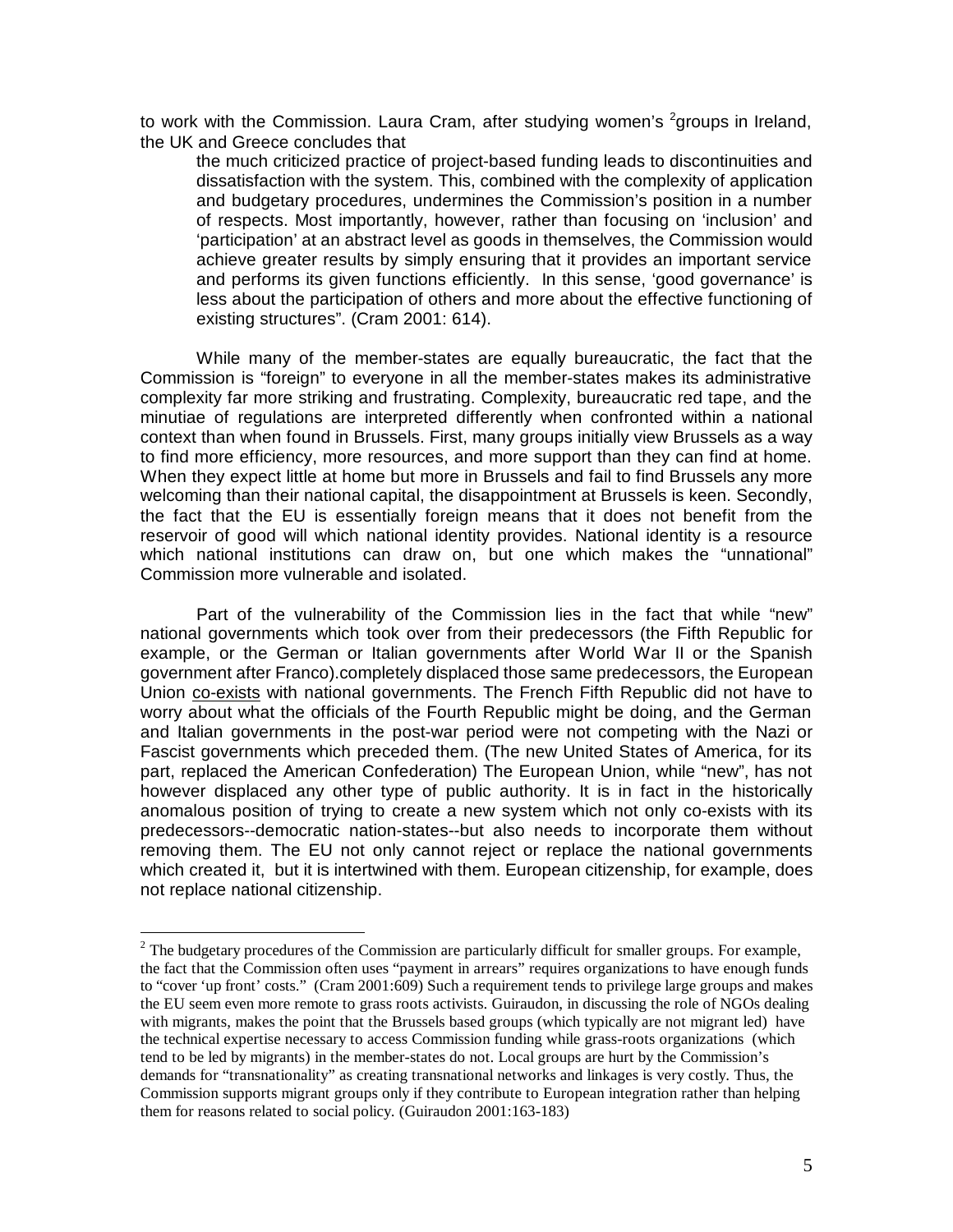The fact that only national governments are present in national capitals has implications for accountability. When citizens are disaffected with their national government, the elected government takes the blame and is punished. Protests are organized against the government even when the government may not be responsible for the causes of the protest. (Imig and Tarrow 2001) The civil service stays out of the picture— and in fact is viewed as providing continuity. When the same citizens are disaffected with the Union, the Commission rather than an elected government is blamed --but no one can be punished severely enough to cause a change in policy. The lack of an elected government removes the focal point over which voters have leverage. The essence of democracy is captured by the fact that governments can be turned out of office while the civil service remains. In the European Union, the Commission remains but no one is turned out of office. (The Parliament is not visible enough to serve as a proper adversary). Even if a national government is defeated at the polls, fourteen other national governments remain over whom the disaffected citizen has no control whatsoever. I

Citizen disaffection, therefore, is more serious for the new institution than for the old. Lacking the foundations of legitimacy upon which national governmental systems rest, the discussion about 'governance" for the Commission is grounded in the fact that governments do exist in national capitals while public authority is exercised in Brussels. In national capitals, the term "governance" can be thought of as "government plus" government plus networks of experts, non-governmental groups, professional groups, business groups, labor unions, environmentalists, feminists, etc. The legitimacy of this "government plus" is essentially unquestioned.

In Brussels, however, "governance" is "government minus." Therefore, issues such as transparency and accountability become particularly salient (whereas in national capitals, the existence of "government" legitimates much that is opaque and secretive.) The Commission in fact is far more open and inclusive than bureaucracies in many of the member-states. Were a bureaucracy in a traditional state to put forth the proposals found in the White Paper, many analysts in most member-states would have found them to be very progressive. Yet the White Paper's proposals are questioned due to the anomalous nature of the Commission itself.

The EU in fact has a "governance system" which simultaneously incorporates traditional national "governments" and the "decision-making process" of the EU. The coexistence and entanglement of these two modes of governance— one represented by democratic national governments and the other by the EU institutions— creates unprecedented challenges. History provides few guideposts as to how (peacefully and through the use of law) to address the dilemma of having two modes of governance coexisting while not sharing in equal measure the available "legitimacy space" . That space is primarily occupied by national governments, and the room for the EU is limited.. When it comes to legitimacy, the governance system gives much more room to the national than to the EU, and the Commission, as the EU policy-making institution most distant from the electorate, feels both vulnerable and particularly exposed to criticism (much of which it views as unfair).

Given this situation, the Commission feels as if it is in a corral. It feels the need to become still more entangled, to move outside its corral, in order to increase the legitimacy of an integrating Europe. It is worried about the alienation of citizens far more than are the national governments. The latter are much less concerned about citizen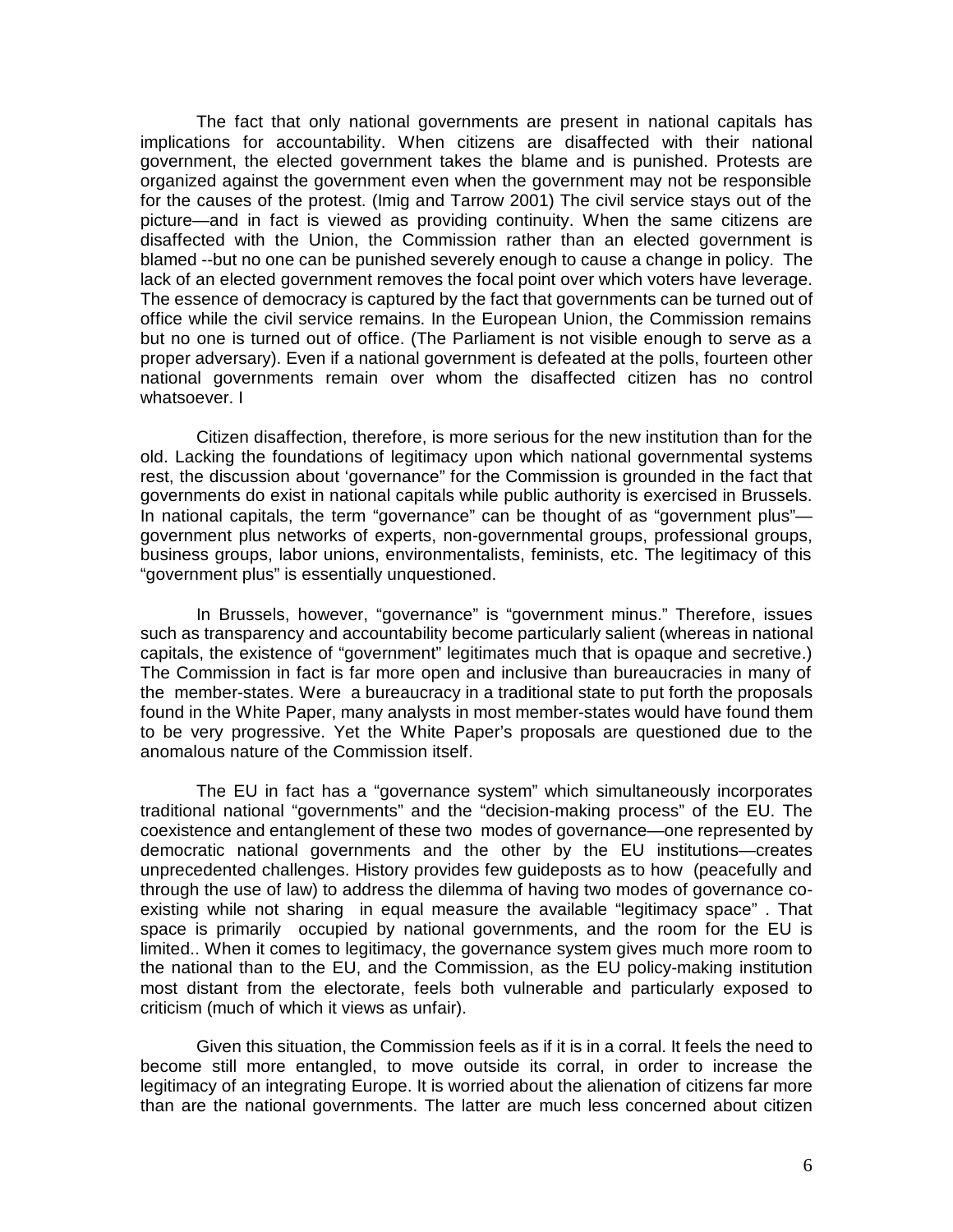disaffection with the Union because their own legitimacy rests on a foundation of war, democratic elections, constitutionalism, and recognition by the international system. Their position in the "legitimacy space" is not seriously threatened by citizen disaffection. Citizens may not like the government and may feel alienated from institutions, but they typically do not want the national regime to disappear. National governments have not been found wanting in terms of legitimacy— the EU is not a successor regime which was created because citizens had rejected the legitimacy of existing national governments. From the perspective of the ordinary citizen, the EU-and the Commission- can be viewed as the "interloper" into the national domain, but it certainly cannot be identified as a successor to a failed regime.

And it is those same national governments which have the key links with societal actors. It is they which are governed by political parties with roots in the electorate and often links to organized groups in civil society. It is they who symbolize the democratic apparatus which post-war European states have created,

The Commission's main interlocutors were to be the member-states (subsequently joined by the parliament) rather than societal actors. The structure, the composition, and the size of the Commission's Services are not designed to "reach out" to a large and differentiated public.. The Commission was designed for very different reasons and purposes. When it reached out to societal actors, it reached out to those which were transnational rather than strictly national or local. Fundamentally, its role was to try to find consensus among the member-states, not to incorporate numerous actors in shaping the policy it proposes.

The Commission is now seeking legitimacy and linkages below the level of national government. Once it does that, once it redefines its role in terms of those principles in the White Paper which have to do with participation, accountability, etc. it opens the door to a new interpretation of its role in the institutional architecture.

The Commission's White Paper therefore represents an attempt to improve the current functioning of a system which, although buffeted on many sides for calls for more democracy, more inclusion of civil society, and more democratic participation generally cannot respond to such calls with traditional means without a fundamental re-ordering of the European landscape. Yet, simultaneously it is certainly true that many call on the Commission to be more open, more accountable, more inclusive and more effective. In fact, the demands made on the Commission are very familiar to students of public administration in all industrialized democracies. (Behn 1999) For example, the experience of the French civil service in the past two decades certainly resonates with both the criticisms of the Commission and the Commission's response (Montricher 1996). Yet the Commission is not a bureaucracy responsible to a government, is not itself structured to be a government, and does not have the institutional mechanisms which link governments to society.

But If one has a situation in which a bureaucracy exists without an elected government, in which the elected Parliament has a thin veneer of legitimacy, and the governing elites and mass electorates are not ready to establish an elected government, what does one do?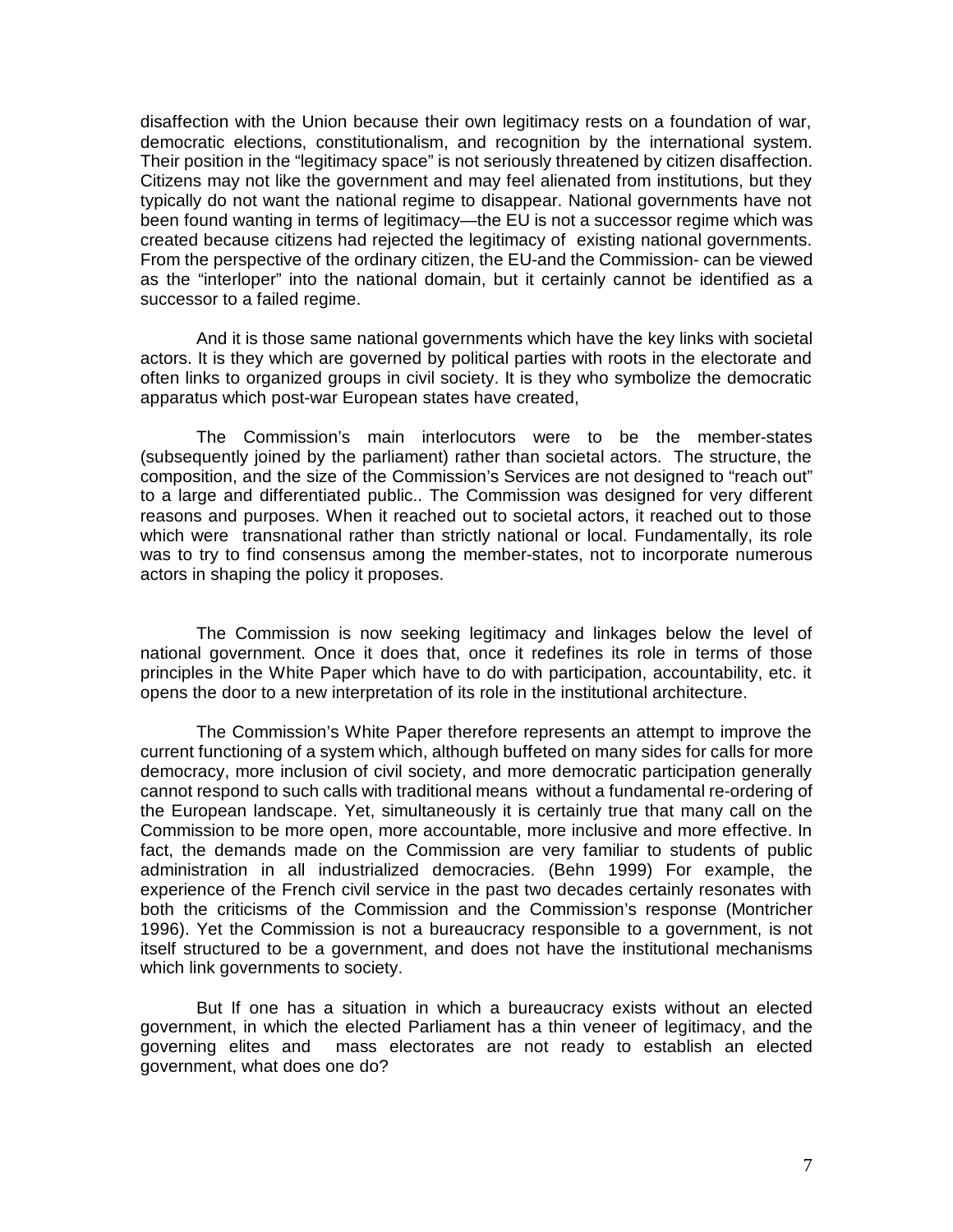Given that context, the White Paper represents a major step in thinking through how to make the Commission more open— while accepting the core fact that it is not a government and cannot be linked to society through the political mechanisms by which governments are linked. The Commission can consult with regional and local governments, but that relationship will necessarily be fundamentally different from a central-regional relationship in a national state, a relationship which is conditioned by partisanship and historical legacies. The Commission cannot duplicate the relationship between the (elected) German federal government and the collectivity of German Laender, for example. Given that fact, the Commission's response to calls for more accountability and inclusiveness will not satisfy those who use the template of "national" democracies against which to judge the Commission. Such a a response ,in fact, may lead the Commission to become far more entangled in the quagmire of intra-state center-periphery relations than it realizes.

#### **THE FOUNDATIONS OF INTEGRATION**

.

Given the context in which the Commission is operating and in which it is considering its role, its proposed strategy for the future depends to a significant degree on its assessment of where European integration as a holistic process now stands. Its proposals can be read very differently depending on that fundamental assessment. The document makes it clear that the Commission is proceeding on the assumption that the current parameters of the European Union are largely established and beyond contestation. Its statement that "it is time to recognize that the Union has moved from a diplomatic to a democratic process, with policies that reach deep into national societies and daily life " is (p. 29) striking in this regard..

 Very few would argue that the Union is solely a diplomatic process but neither would it be easy to argue that the diplomatic dimension has disappeared. The centrality of COREPER to the policymaking process testifies to the resilience of the diplomatic dimension. "Unequal state power" is still a basic fact of life in the Union, and the role of the Commission itself cannot be understood if that fact is denied. (Hurrell and Menon 1996)

To the extent that the diplomatic has been diminished, it is certainly not true that the "democratic" has substituted for it— at least if "democratic" is understood as allowing electorates to have a direct say. The fact that the European Parliament has far more power is certainly significant, but it is important to remember that the areas in which the Parliament is largely powerless are of key strategic and budgetary importance for the Union. While ministers are (usually) democratically elected, the fact that their work is prepared by COREPER indicates that the diplomatic and the democratic are intertwined in a way which the White Paper ignores. And of course there is the basic fact that the Union does not have an elected government, presumably something that would be required for a "democratic process" to be fully formed.

In a similar vein, the statements that "[people] expect the Union to act as visibly as national governments" (p. 3) and 'people have similar expectations for the Union as they have for domestic politics and political institutions" (p., 32) are quite remarkable. They seem to ignore the fact that the Maastricht Treaty was approved by an exceedingly small margin in France and initially rejected by the Danish electorate, and that the Nice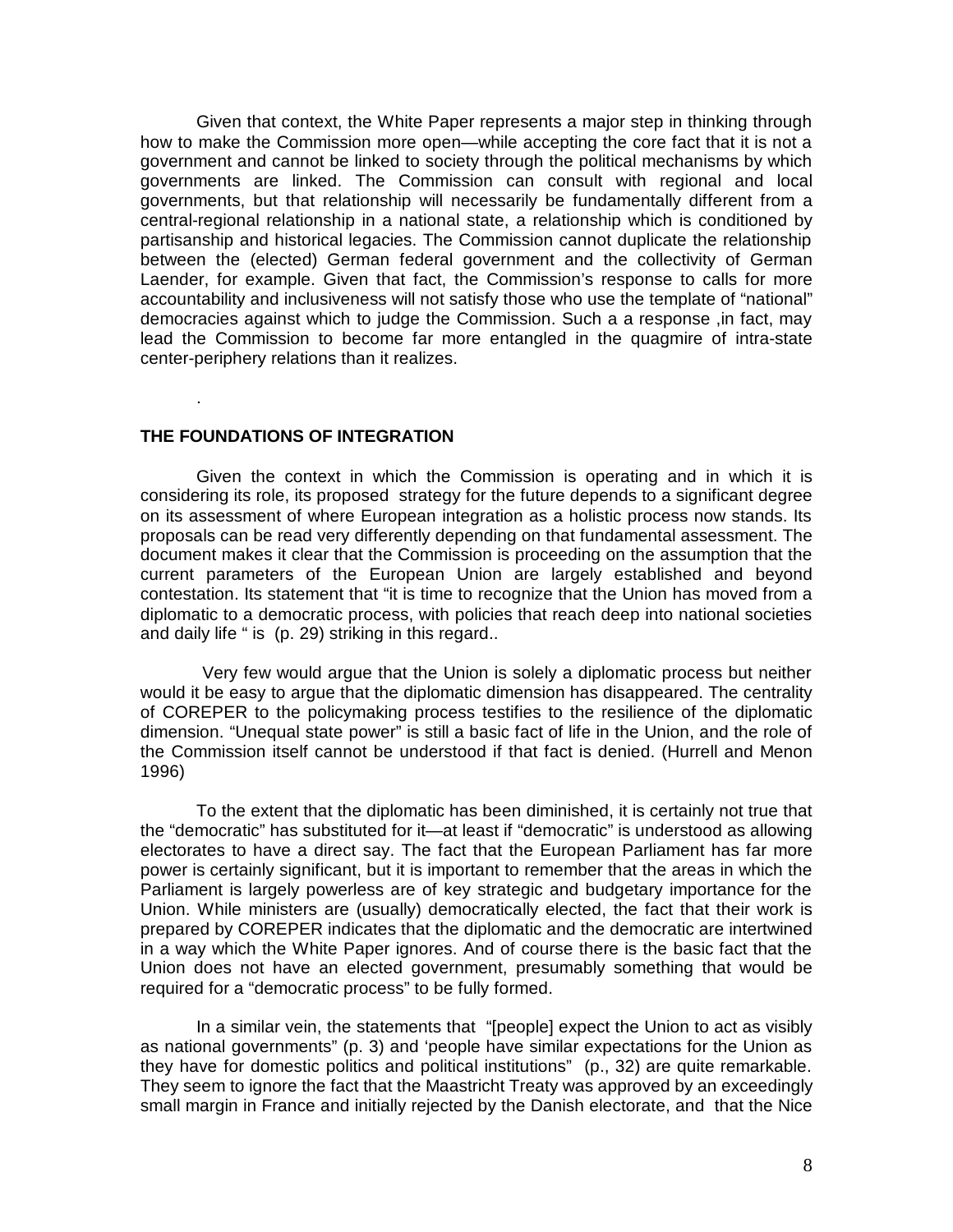Treaty has been rejected by the Irish. Furthermore, the underlying significance of the battles which took place during the Nice negotiations do not seem to have resonated with the Commission. Clearly, the Commission is proceeding on the assumption that the foundations of European integration are secure and that while the future represents a challenge, the past can be safely taken for granted. The acquis is safe, in other words.

The assumptions of the White Paper become clearer if we compare them with those of a report written for the French Senate as a contribution to the constitutional debate launched by the Treaty of Nice. (Senat, 7 juin 2001) The Commission paper assumes that the EU's basic architecture and policy decisions as presently constituted are in fact firmly anchored in the political bedrock of contemporary Europe. The French Senate's contribution is far more cautious.

For its part, the Commission argues that the existing institutions need to go "back to the basics" and that the Community method needs to be reinvigorated (without explaining why the deterioration of the Community method occurred in the first place). For the Commission, the policies made under the Community method are safely in the Union's vault, and the main challenge is to ensure that future policies are adopted using the Community method. By contrast, the French report thoughtfully and thoroughly points out the danger zones in which the idea of a European Constitution may take the acquis of the European Union, In that analysis, policies previously adopted by the European Union are in fact within the danger zone. The White Paper assumes that the past represents a safe foundation upon which to build, whereas the Senate argues that the past, the acquis, is still open to challenge if care is not taken to protect it.

The core difference between the two approaches is quite significant. The Commission's White Paper assumes that issues of national sovereignty, of national interest are rightly domesticated by the Community method, and that that Community method must be strengthened and used more widely. Issues linked to national diversity are not addressed in any serious way. The French Senate, by contrast, asks whether in fact the treaties and policies which have shaped the European Union up to now would withstand another round of national scrutiny at this point in European history. Would national parliaments in fact ratify once again all the decisions that they have ratified in the past? Would the German Bundestag or the Italian Parliament accept the Common Agricultural Policy?

The White Paper assumes that the project of integration is well anchored and focuses on the Commission developing better relationships with regional and local governments on the one hand and organized segments of civil society on the other. The French Senate, with a sense of what national parliaments in many of the member-states are likely to think, raises a sophisticated yellow flag. The Commission takes the European Union— institutions as well as core policies more or less for granted— while the Senate does not.

At one level, the Senate paper not surprisingly reflects the views of elected officials of one of the member states most concerned with its role, with sovereignty, and with identity. The Commission paper is, again not surprisingly, concerned with the kinds of issues which a technocratic lineage would predict. In the latter view, participation aimed at improving policy proposals, performance and accountability is good. The Senate's view is far more politically aware, more sensitive to the "big" picture which the "constitutional" debate (which as it correctly points out is interpreted very differently by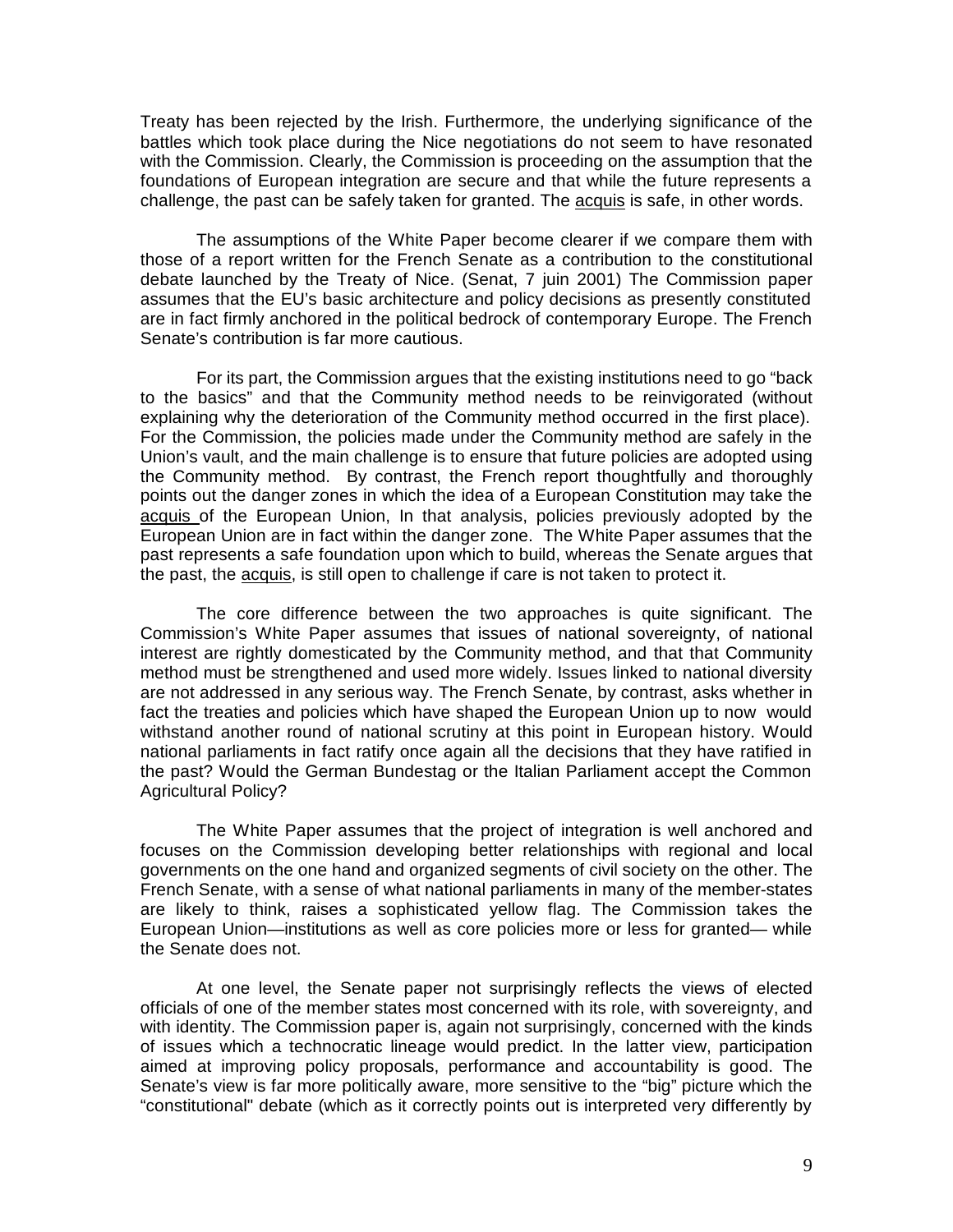the various actors) is gradually sketching. Whereas the actions of the Berlusconi Government in 2001-2, for example, resonate with the warnings raised by the French Senate, they do not find an echo in the Europe assumed by the White Paper.

Implicit in the Senate's document and absent in the Commission's, I would argue, is a recognition, an acknowledgement that the Union is still very much composed of foreigners. In that sense, the EU is very much a diplomatic work in progress. The individuals within the European Union are defined by nationality, by culture, and the interactions which take place in Brussels are understood through the prism of culture, of identity, of history.

The 'shorthand" which political parties provide at the national level is provided by nationality at the European level. The importance of nationality–exemplified by the "national quota"--is so great that Liesbet Hooghe argues the top posts in the Commission itself have been allocated along consociational lines familiar to students of Belgium, Austria, and Switzerland (or Italy when it was characterized by the "partitocrazia"). Nationality rather than the merit familiar to students of Weberian models of bureaucracy is critical to hiring and promotion. The role of nationality is so pervasive that Hooghe concludes that officials in the Commission are "discourage[d]… from advocating the general European interest." (Hooghe 2001:178).

If nationality is so important even within the institution which is designed to be "European," its importance is difficult to over-estimate. Although the Commission wants better information to be given to citizens, that information is not going to be processed by a "European" cognitive map. The constitutional debate in fact demonstrates that very fact. A "federalist" position typically becomes recast as a "German" position. Furthermore, the Treaty of Nice negotiations highlighted the very sensitive nature of changing the rules by which the EU is governed. National interest— reinforced by national identity— is alive and well in Europe. As the Senate report argues, the constitutional initiative may actually serve to divide the member states because "les equilibres de la construction europeenne sont fragiles." (Senat 7 juin 2001: 21).

The Senate report acknowledged the lessons of the Nice and post-Nice process. Any process which is going to require the assent of national governments, national parliaments, or national electorates is an uncertain one. The underlying assumption of the White Paper, by contrast, is one of facing challenges within a framework which is essentially stable. The assumption of the Senate report is that stability has to be worked at, that it is fragile. The Senate report treats the Nice negotiations as illuminating a fundamental underlying fact of life in the EU, a fact that Hurrell and Menon have termed "the management of unequal state power." (Hurrell and Menon 1996:392) The sensitivity to the cleavage between large and small states has become such that a report on EU bicameralism by the French Senate recommended that all member-states, regardless of size, should be represented equally if a second chamber were created (the report explicitly used the US Senate as a template) (Senat 13 juin 2001) The report argued that the second chamber should be primarily concerned with ensuring that subsidiarity were respected.

The difference between the two perspectives is important in understanding how the Commission seems to understand "Europe." For the Senate, Europe is composed of member-states with very different interests and different political cultures. There is no doubt that the members of the French Senate realize that their interlocutors in other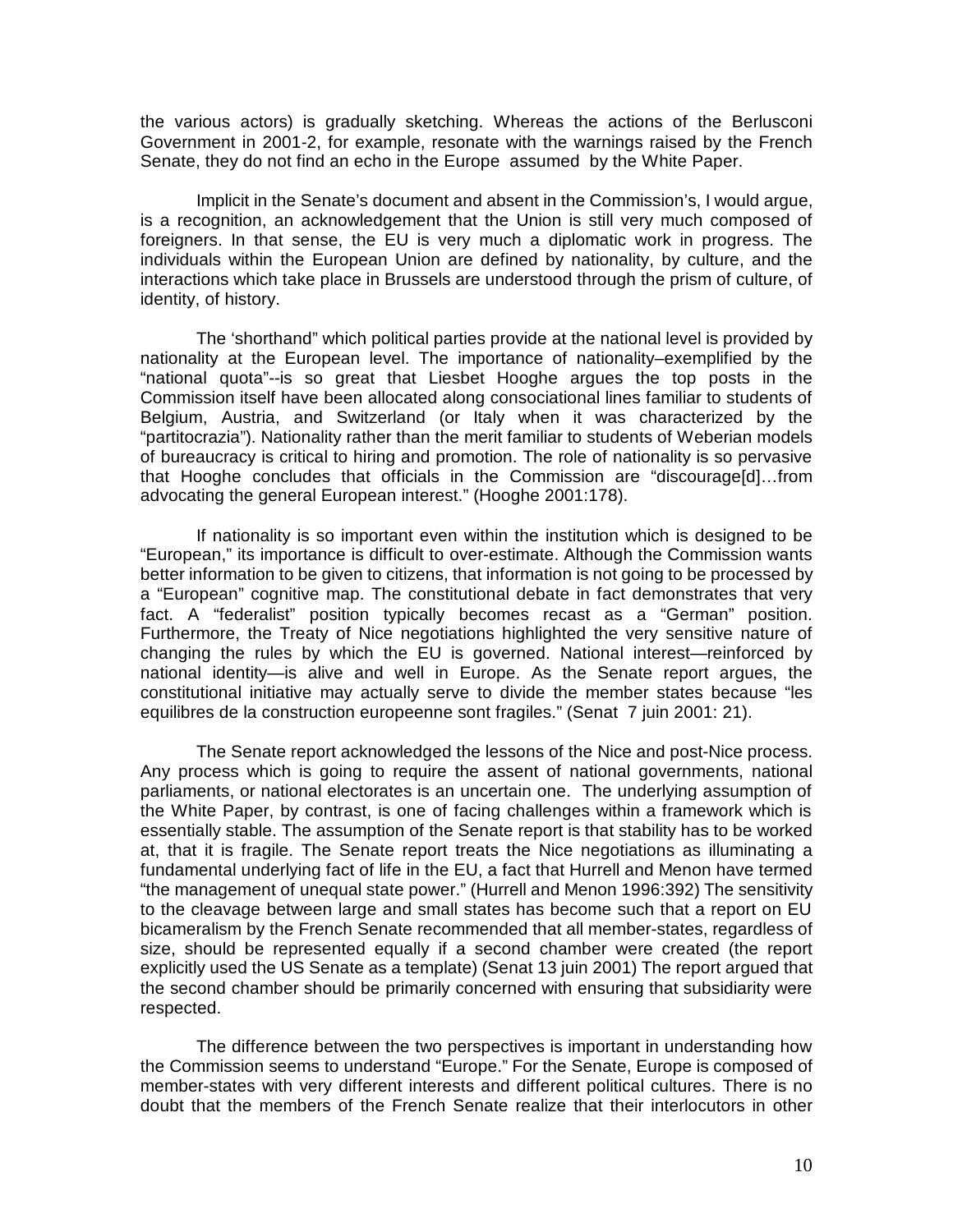states are not French, are foreign. By contrast, the Commission does not acknowledge the "foreignness" of the members of the European Union. It calls for more consultation with associations of regional and local governments and organized groups which should be included in helping the Commission shape policy. These associations are to help the Commission deal with local needs and distinctive features.

But the only acknowledgement to "foreignness" is made when the Commission states that "the feeling persists that Community rules are "foreign laws." (25) Rather than reflect on the implications of that statement, the paper simply goes on to say in bold print that "EU law is part of the national legal order." (25) Here, it is clear that, for the Commission, the institutional trumps the cultural. If in fact EU law, which is made through a largely consensual method and one in which each member-state is involved and which has been accepted to a large degree by national legal communities, is still viewed as "foreign", the penetration of Europe at the level of identity is less than is assumed in the rest of the document. And that should force the Commission to re-think some of its basic assumptions about the kind of Europe it is now facing.

In fact, the diversity of legal cultures within the European Union presents significant challenges for the construction of legal uniformity. Overcoming those challenges, according to Vivian Curran, is linked to culture. In a provocative and wideranging article, Curran argues that broader cultural perspectives provide the bridge between lawyers trained in civil law systems and those trained in common law systems. In her words,

… because of the profound influence of Romanticism in Germany, and Romanticism's embodiment of common-law characteristics, a German lawyer should have the capacity to understand the common law mentality. Its foreignness will reside in its application to the legal domain. … Consequently, the penetration of common law attributes should be easier, quicker and deeper in Germany than in France, a country in which the Enlightenment played a more dominant role in intellectual discourse and development than did Romanticism. (Curran 2001:70)

Curran's line of argument makes clear that culture and law are linked in complex and subtle ways. Culture helps citizens understand –or not understand— institutions. No echo of that link is found in the Commission's White Paper.

How can Community rules not be seen as "foreign laws"? The fact that they are institutionally integrated into the national legal order does not make them less foreign. "Foreign" does not relate primarily to institutions but to nationality, culture, and identity. And here the White Paper is silent. It does call for a "transnational space" which would help the Commission "stay in touch with European public opinion. " (11-12) However, someone reading the White Paper without knowing anything about Europe would find it hard to grasp that the presumed participants –civil society groups, regional governments, networks, churches, etc. which are called upon by the Commission actually see each other as foreigners.

The Union is in fact made up of nationalities which view each one another as foreign and react to European Union activities through the prism of nationality. While they are now foreigners who live peacefully side by side and are able to think of themselves as "European" in selected situations, their collective memories are such that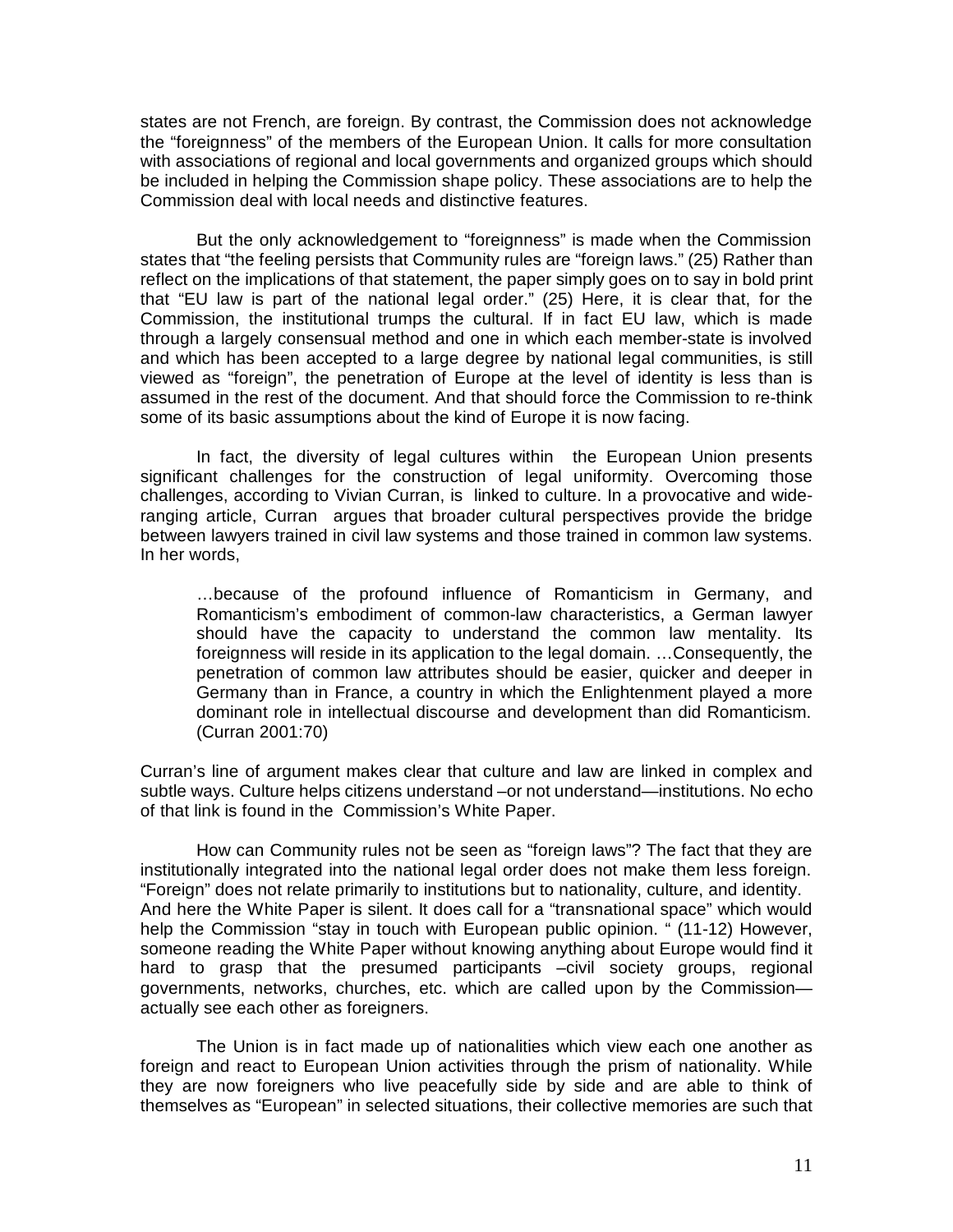to construct a transnational civil society is very difficult. In fact, civil society defined in national terms is not that old in some of the member-states and will be even more loosely rooted post-enlargement. Whereas the single market and the regulatory reform that accompanied it could be viewed as projects that were "foreign" to all the memberstates and required very significant adjustments in all of them, the kinds of policies that are now being debated within the Union (such as flexibility of labor markets) are those that within national contexts are understood primarily through the prism of political parties and/or intra-national territorial cleavage. Current issues, therefore, will not easily be interpreted as "transnational" issues.

### **LINKS TO SOCIETAL ACTORS**

The Commission's confidence that the state of the EU is sound underlies its view that it needs to strengthen its links with both subnational governments and civil society. Rather than analyzing disaffection by focusing on the content of policy, or issues related to subsidiarity, or the implications of national diversity, it focuses on increasing the participation of a variety of actors which have not been included to the degree they would like. It is interested in making its policy process more open and more participatory, especially for those who will be involved in executing EU policy on the ground. In particular, the Commission is interested in increased interaction with subnational governments, including the goal of a "multi-level partnership." (p. 12)

Here we find the Commission proposing to compete with national governments for linkages with both subnational governments and actors in civil society. Given the internal arrangements within member-states, it is national governments which often very deliberately block regional governments from having more of a say in deciding national positions within the Council of Ministers. The "multi-level partnership" desired by the Commission therefore might well provide a channel for subnational actors interested in circumventing national constraints on their participation in national decision-making. At the very least, it is likely that subnational actors would try to use such a channel that way –and it is very likely that national officials would perceive the existence of such channels as a threat to their own powers over subordinate governments. Given the complexities of center-periphery relations in many of the member-states, and the implications for political parties of such relations, encouraging further participation ironically could well set off a backlash among those actors particularly concerned with subsidiarity. If there is one area in which subsidiarity would seem to be called for, it would be precisely the nature of center-periphery relations within a member-state.

And in fact national parliamentarians are those most likely to be concerned if subnational actors are given avenues for policy shaping which they themselves do not enjoy. A French Senate report analyzing the possibility of a second chamber at the EU level makes a very strong argument that such a chamber should above all force subsidiarity to be taken seriously. (Senat 13 juin 2001) Given the European Court of Justice's restrictive interpretation of the provisions concerning subsidiarity in the Maastricht Treaty, national parliamentarians are very likely to feel that they should have a prominent role in the EU's policymaking process. At the very least, they should have a more prominent role than regional actors.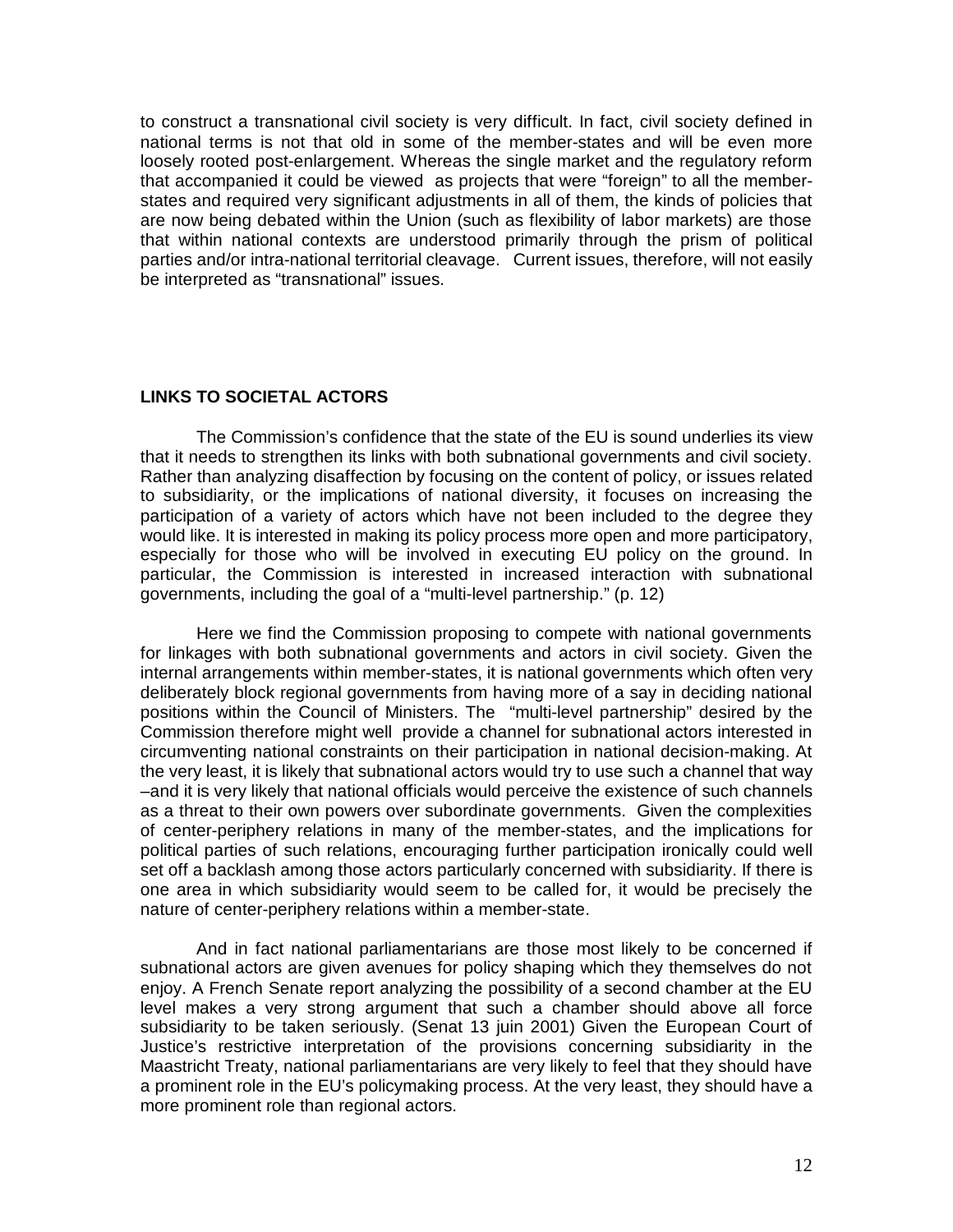It is clear that national parliaments are making some headway in their battle for recognition. The Nice Declaration highlighted their possible role in the future, and national parliamentarians were a very significant portion of the total membership of the Convention to discuss institutional reform which opened in February 2002.

The Commission is clearly interested in making contact with those institutions which are concerned with the execution of policy within the member-states. National parliaments do not play that function. Yet it is quite possible that once the Commission begins "partnering" with selected institutions, other institutions which view themselves as more democratic, more representative than those selected by the Commission will challenge the Commission's choice. Just as the Commission will be competing with the national government, so will actors within the national system begin competing with each other. If the national associations of subnational governments are controlled by a political party (or coalition) different from the party (or parties) in power at the national level, the relationship between the Commission and the national government in question could be difficult.

#### **CONCLUSION**

The Commission works without the benefit of an elected government but coexists with a set of national governments which have far deeper roots in national societies than does the EU. It therefore faces the double challenge of carrying out a wide variety of duties for which a government would traditionally be responsible and doing so without the legitimacy which democratic processes give. Its role in the European Union has insulated it from many of the political— and cultural-- realities within the member-states. In trying to become more outward looking, at becoming more open to consultation and dialogue, it runs the risk of overlooking the complex link between the institutional and the cultural in European member-states. Governance and government , while co-existing, are in tension; similarly, the national and the transnational are in tension at least partially because of the intersection between culture and "government" in Europe. A White Paper is not the venue in which to reflect on such tensions. Nonetheless, they may affect the Commission in the medium-term in ways which the Commission, with its lack of sensitivity to how culture shapes the way citizens view the Union, will find surprising.

#### **REFERENCES**

Behn, Robert D. 1999. "The New Public-Management Paradigm and the Search for Democratic Accountability," International Public Management Journal, 1(2): 131-165

Cram, Laura. 2001. "Governance 'to Go': Domestic Actors, Institutions and the Boundaries of the Possible," Journal of Common Market Studies,Vol. 39, No. 4, 595-618

Curran, Vivian Greenwald. 2001. "Romantic Common Law, Enlightened Civil Law: Legal Uniformity and the Homogenization of the European Union," The Columbia Journal of European Law, Winter, 63-126.

Guiraudon, Virginie 2001. "Weak Weapons of the Weak? Transnational Mobilization around Migration in the European Union,"Contentious Europeans: Protest and Politics in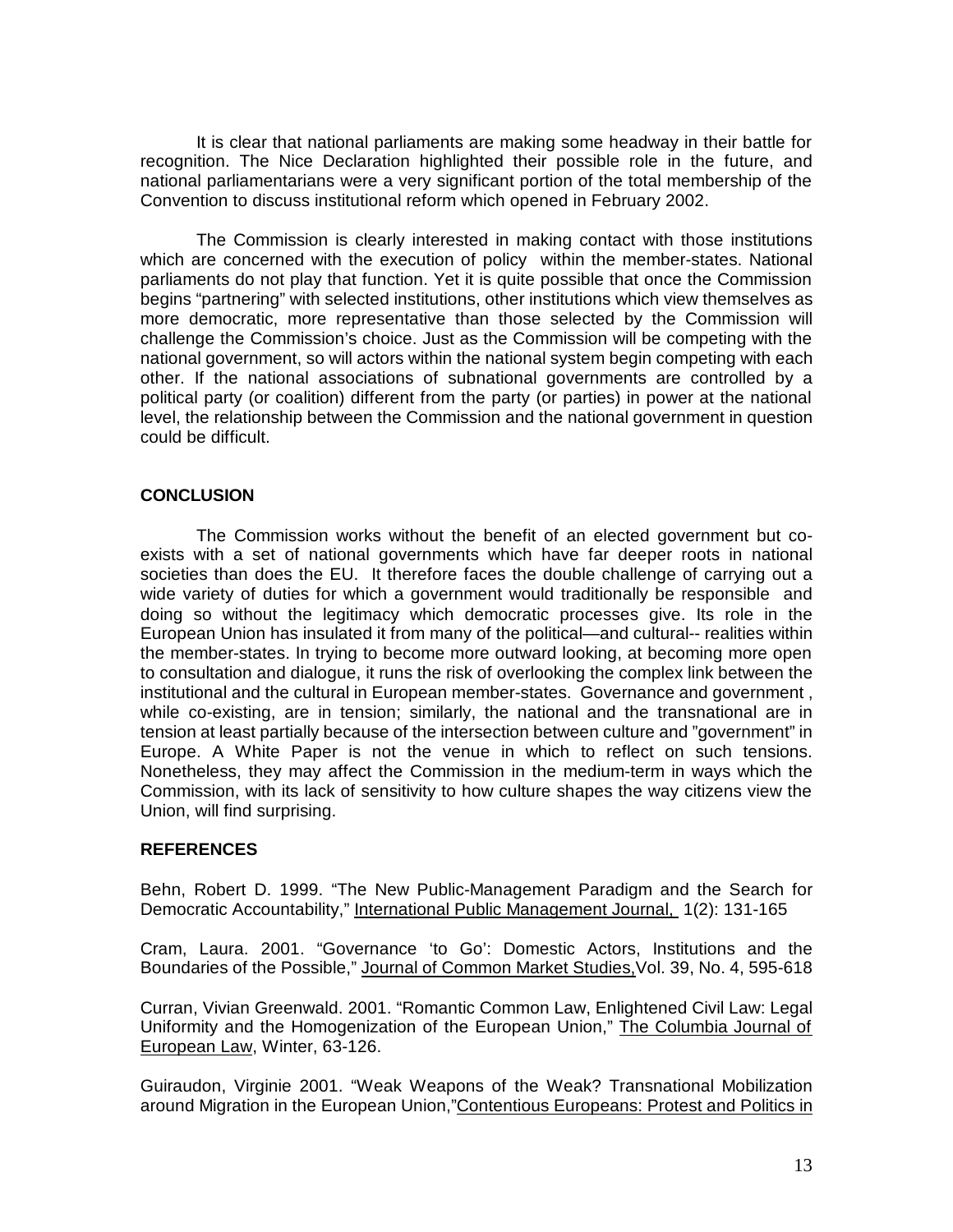an Emerging Polity, edited by Doug Imig and Sidney Tarrow. Rowman & Littlefield:163- 186

Hooghe, Lisbet.2001. The European Commission and the Integration of Europe: Images of Governance. Cambridge: Cambridge University Press

Hurrell, Andrew and Anand Menon. 1996. "Comparative Politics, International Relations and the Study of the EU," West European Politics, Vol. 19, No. 2:386-402

Imig, Doug and Sidney Tarrow (eds.) 2001. Contentious Europeans: Protest and Politics in an Emerging Polity Lanham: Rowman & Littlefield

Kohler-Koch, B. and Eising, R. 1999. The Transformation of Governance in the European Union. London: Routledge.

Laffan, Brigid 1997. "From Policy Entrepreneur to Policy Manager: The Challenge Facing the European Commission," Journal of European Public Policy. Vol. 4, No. 3:422- 38

Majone, Giandomenico. Forthcoming. "Delegation of Regulatory Powers in a Mixed Polity." Journal of European Law.

Montricher, Nicole de. 1996."France: In Search of Relevant Changes." Lessons from Experience: Experiential Learning in Administrative Reforms in Eight Democracies, edited by Johan P. Olsen and B. Guy Peters. Oslo: Scandinavian University Press:243- 277

Page, Edward C. 1995. "Administering Europe," Governing the New Europe, Jack Hayward and Edward C. Page (eds), Polity Press:257-285

Peters, Guy B. 2000. "Governance and Comparative Politics," in Debating Governance: Authority, Steering, and Democracy. In Jon Pierre (ed.) Oxford University Press: 36-53

Pierre, Jon (ed.).2000. Debating Governance: Authority, Steering, and Democracy. Oxford University Press

Rhodes, R.A.W. 1995. "From Prime Ministerial Power to Core Executive," Prime Minister, Cabinet and Core Executive, R. A.W. Rhodes and Patrick Dunleavy (eds) St Martin's Press:11-37

Rhodes, R.A.W. 1996. "The New Governance: Governing Without Government," Political Studies,44: 652-67.

Rhodes, R.A.W. 2000. "Governance and Public Administration," in Debating Governance: Authority, Steering, and Democracy. In Jon Pierre (ed.) Oxford University Press:54-90.

Sbragia, Alberta. Forthcoming 2003. "The Treaty of Nice, Institutional Balance, and Uncertainty." Governance.